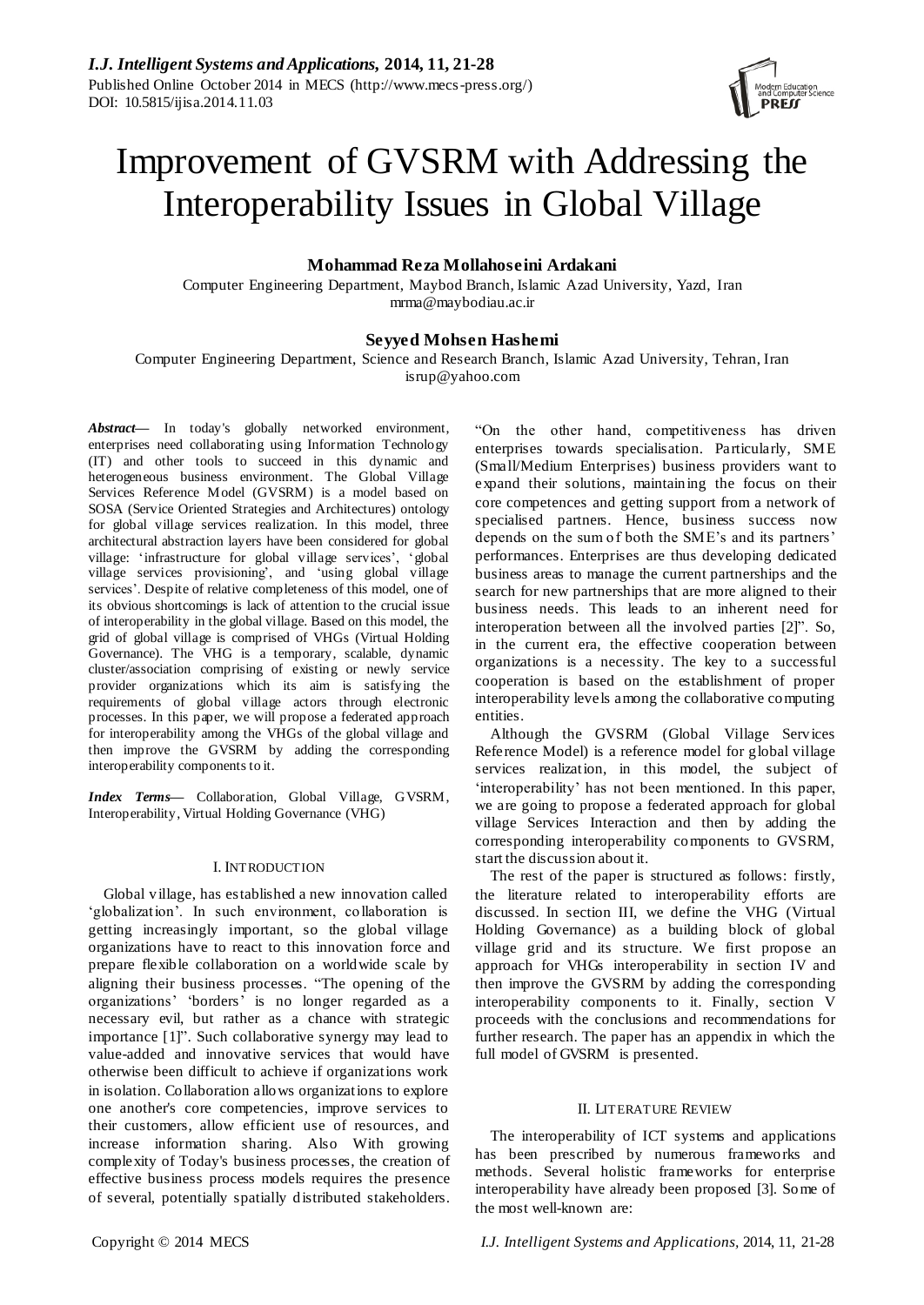LISI (Levels of Information Systems Interoperability). In the field of enterprise interoperability, it is worth noting the first significant initiative: the LISI approach developed by C4ISR Architecture Working Group (AW G) during 1997. The purpose of LISI is to provide the US Department of Defense (DoD) with a maturity model and a process for determining joint interoperability needs, assessing the ability of the information systems to meet those needs, and selecting pragmatic solutions and a transition path for achieving higher states of capability and interoperability [7].

INTEROP Interoperability Framework. INTEROP (Interoperability Research for Networked Enterprises Applications Software) was an e xcellence network funded by the European Union from an IST action in the Sixth Framework Programme (FP6) (INTEROP Network 2003). The interoperability framework proposed by INTEROP, which now has been standardised (ISO/DIS 11345–1, 2011), is shown as a cube with three dimensions that represent: (1) interoperability barriers, which may be conceptual, organisational and technological; (2) interoperability aspects that have to be present at all levels in the enterprise: business, processes, services and data; (3) interoperability approaches to solve interoperability barriers, which are federated, unified and integrated [4].

The ATHENA Interoperability Framework (AIF). This framework was developed as part of the European project Athena (IST-2001-507849 2004). It adopts an integrated business and technology perspective to analyze interoperability problems and proposes a set of solutions on different levels, which are essentially based on models that facilitate or guide the exchanges [5]. The AIF is structured in three parts: conceptual integration (oriented towards concepts, meta-models, languages and relationships among models), application integration (oriented towards methodologies, standards and domain models) and technological integration (oriented towards technological developments and environments) [6]. Moreover, it includes a generic procedure of how to apply AIF. The strong point of AIF is that it is general enough to be applied in any company. But if the users are not familiar with it, they may find it difficult to apply [4].

The European Interoperability Framework (EIF). EIF (European Commission 2005) supports the European Union's strategy of providing user-centered eGovernment services by facilitating, at a pan-European level, the interoperability of services and systems between public administrations, as well as between administrations and the public (citizens, businesses). It defines a set of recommendations and guidelines for interoperability services. According to the EIF there are three areas that are fundamental for identifying and analyzing interoperability problems: organisational interoperability, which contemplates process modelling and collaboration between the authorities; semantic interoperability, which contemplates not only the information resources that might be connected, but also the possibility of interpreting the information automatically so that it can be reused by computer applications that were not involved in its creation; and technological interoperability, which concerns the interconnection of applications through a number of different technological components [4].

IDEAS (Interoperability Development for Enterprise Application and Software). The IDEAS interoperability framework was developed by IDEAS project on the basis of ECMA/NIST Toaster Model, ISO 19101, and ISO 19119 and augmented through the quality attributes. The framework also intended to reflect the view that Interoperability is achieved on multiple levels: interenterprise coordination, business process integration, semantic application integration, syntactical application integration and physical integration [7].

## III. VIRTUAL HOLDING GOVERNANCE

## *A. Definition*

In order to (1) avoid dispersion and fragmentation of services; (2) rapidly offer several instances of a valueadded service in response to the various created opportunities; (3) help the stability and continuity of providing value-added services through long-term cooperation of trustee members, GVSRM introduced a new concept called VHG. A VHG is a temporary, scalable, dynamic cluster/association comprising of existing or newly service provider organizations which its aim is satisfying the requirements of global village actors through electronic processes (eProcesses)[8].

The eProcess is a chain of activities each of which is realized by one or more services and/or each s ervice may realize several activities in an eProcess. The eProcess defines the rules, constraints and status of activities forming the work which is the outcome of executing eProcess as well as message exchanges among these activities. The eProcesses are often as hierarchy of sub eProcesses and activities.

A VHG, as a building block of the global village grid, must be the aggregation of different service provider organizations to be able to offer a variety of electronic processes which are combination of different services. In other words, the grid of global village is comprised of VHGs.

## *B. The Structure of a VHG*

According to Fig. 1, we consider three abstraction layers for a VHG:

1. Service layer: the middle layer in which the atomic services related to different organizations of VHG is offered. This layer is based on SOSA (Service Oriented Strategies and Architectures) ontology that this ontology has been argued in [8].

In the case of eligibility, any service of any organization and with any service description language is acceptable in the VHG. However, in order that the services be able to collaborate with other services to create complex processes simply and effectively (concerning the top layer), a unified layer such as WSCI is defined on top of existing service stack by Interface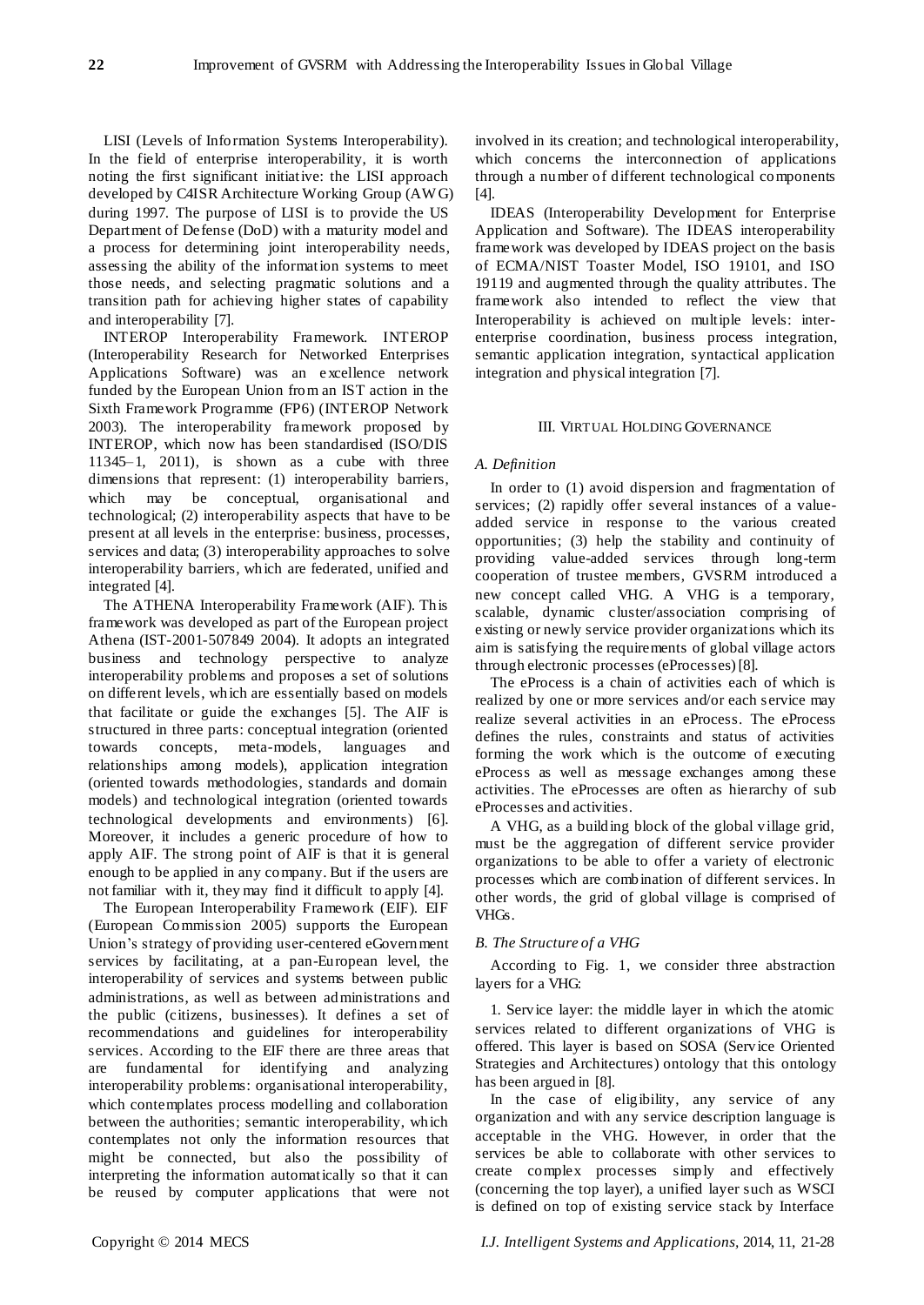Unifying component. Services can be implemented with any programming language. Other components in this layer are related to the discovery, publish and register the services.

2. VAS (Value-Added Services) layer: in the highest level of abstraction, the value-added services which use the lower layer services as their constructing components are provided. "In the SOSA ontology, the added-value global village services are as repeatable task could be compiled as atomic or composite, and they could be collected from the public or private global village services [8]".

VASs are realized using an 'eProcess'. The eProcess is an instrument for managing the coordination of individual services into more complex interactions. An eProcess uses a meta-model for expressing its activities and defining concepts and notations used for its description.

3. Resource layer: The physical resources that provide the necessary platform for service implementation.

Regarding to Fig. 1, a VHG comprises the following components:

(1) organizational management tools for accepting new partners, and controlling the access rights; (2) tools for the management of internal eProcesses related to VASs as well as the external eProcesses which agree with the other VHGs (eProcess managing and eProcess orchestrating components); (3) collaborative eProcesses designer among VHGs; (4) local catalog: a list of existing services in VHG; (5) catalog management tools for registering, publishing and discovery of services; (6) interface unifying tools for unifying interfaces of accepted services; (7) interoperability knowledge base (the knowledge of consistency of a service with other services as well as the knowledge of utilizing service in different collaborative models).



Fig. 1. The abstraction of a VHG

## IV. THE PROPOSED APPROACH FOR GLOBAL VILLAGE SERVICES INTERACTION AND IMPROVEMENT OF GVSRM

The GVSRM was developed with the aim of providing a reference model for the global village services (Hashemi, 2011). There is the holistic information about this model in reference [8]. Despite relative completeness of this model, one of its obvious shortcomings is lack of attention to the crucial issue of interoperability in the global village. In this section, we will propose a federated approach for interoperability among the VHGs of the global village and then improve the GVSRM with addressing the corresponding interoperability components to it.

# *A. The Proposed Approach for Interoperability among the VHGs of the Global Village*

Concerning interoperability, many noticeable results have been achieved since 1990. The primary reason for the need to interoperability is distribution of information processing workload among involved partners. Since in the current competitive era, there is a great deal of hustle on organizations to accelerate in cooperation, interoperability and shared business processes with other organizations in a shared network is a main necessity. The global village ecosystem is labeled with cross-border organization collaborations and computing based on global village services. The key to a successful cooperation is based on the establishment of proper interoperability layers among the VHGs of the global village.

Vernadat (F. B. Vernadat 2007) defines interoperability as "The ability to exchange or share information (wherever it is and any time) by two or more business entities […] and to use functions or services of one another in a distributed and heterogeneous environment [9]". The main goal of interoperability is to cover the incompatible and heterogeneous aspects of collaborative entities.

According to [10-12] references, there is various approaches for ensuring interoperability: integrated, unified and federated. Each approach focuses on a different method of ensuring achievable interoperability.

The integrated approach ensures interoperability by using a common format for all models, shared execution environments and shared communication conventions. In this approach, interoperability methods are injected into the internal implementation of components. The unified approach ensures interoperability by using shared metamodels and concepts. In federated Approach, the involved partners exploit from a shared ontology or a meta-model which is established 'dynamically' through negotiation mechanis ms (not pre-defined). In other words, the interoperability is based on negotiation mechanisms and contract-based solutions.

―As we go from integrated to federated approaches, the scale of dynamicity of the collaboration and use of metalevel infrastructure services for maintaining the interoperability increase. The focus of methods used for integrated and unified architectures is in the modelling, design and deployment phases of the system; while the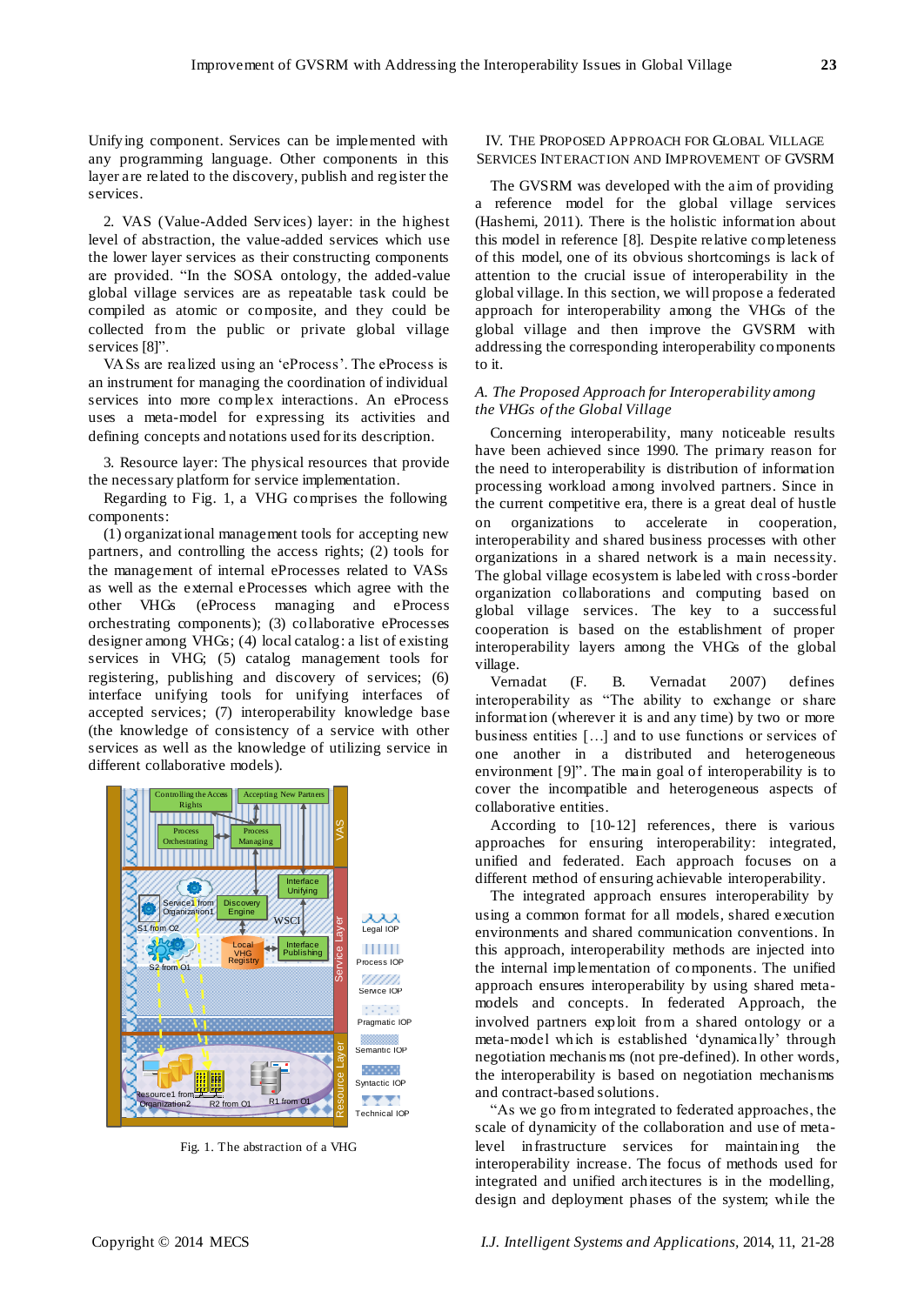focus for federated approaches by necessity is moved towards an operational time management environment  $[10]$ .

The ability of a system to interoperate with others is a complex and multi-dimensional concern which must be considered simultaneously from different perspectives to cover all the concerns relevant to different stakeholders [13]. For decreasing design complexities, layering design is a proper approach for ensuring interoperability among systems. For interoperability of global village VHGs, we propose the layering model that is depicted in Fig. 2. According to the layering interoperability model (Fig. 2), the proposed approach for interoperability of global village VHGs is depicted in Fig. 3. In sections A.1 to A.7, we will briefly explain the selection logic, goals, approaches and implementation of each layer as well as the details of Fig. 3.

Prior to starting the discussion, it is necessary to illuminate two points:

As it has been stated in [14], based on the OSI reference model, each layer is responsible for providing services to the next higher layer. Whereas the layers of technical, syntactic, semantic, and etc. do not provide services to legal provisions, considering of legal issues as a separate layer is wrong. Legal issues are cut across layers, because they relate to legislation, contracts, and agreements and must be observed by all other layers.

The other necessary point is that the issues related to some interoperability layers, such as process, pragmatic and semantic layers depend on current contract context, so, in Fig. 2 this has been considered as 'Contract Context'.

#### *A.1. Process Integration Layer*

According to Fig. 3, in this layer, the shared business processes among the VHGs interested in collaboration with process choreography details is defined and established. So the functional and non-functional tasks can be understood and implemented by all partners.

The shared business process is an instrument for managing the coordination of individual eServices belong to various VHGs into more complex interactions. The eServices can be composed through choreographies or orchestrations. ―A service choreography describes the interactions between services participating to the business process from a global perspective [15]". Service choreographies are not executed, they are enacted. At run-time, each VHG in a service choreography executes its part of it (i.e. its role) according to the behavior of the other VHGs. A choreography's role specifies the expected messaging behavior of the participants that will play it in terms of the sequencing and timing of the messages that they can consume and produce [16]. A service orchestration is related to executing of each role by each VHG (called the orchestrator).

The proposed approach is that the logic of the agreed choreography is modeled with a computing platform independent manner as a workflow in which the activities represent the message exchanges among the participants.



Fig. 2. The layering interoperability model among the VHGs of the global village

Also, controls and synchronizations is defined to enable seamless integration of distributed roles among VHGs.

‗Contract-based interoperability' is a platform independent approach which provides a proper environment for intertwining the non-functional aspects of collaboration such as strategic, operational, and tactical guidance into the functional basic models [10].

This contract is similar to a comprehensive plan which defines the functional and non-functional behavior of VHGs involved in executing the shared process:

From functional view, the partners must agree on following aspects in contract context: choreography, assigning the various sections of process to capable VHGs, partners' tasks in the form of activities, exchanged information in the form of document flow, calls and eventually termination.

The non*-*functional provision of the contract covers across the interoperability scope and relates to governmental tasks of VHGs, So all partners must share visions, agree on objectives, align priorities, provide sufficient resources to their respective interoperability efforts and progress towards agreed goals, within agreed timeframes.

In implementation phase, the contract-based process model is developed using BPMN concepts and the functional and non-functional aspects of that model are described using proper ontologies such as 'contract ontology' and ‗DP ontology' (Fig. 3). The components such as 'accepting new partners', 'controlling the access rights', 'process managing' and 'process orchestrating' are deployed in this layer.

#### *A.2. Service Interoperability Layer*

In this layer, the interconnection among autonomous services running the process of the higher layer is established and the continuity of their collaboration is managed using federated approaches. With the federated approach, it is possible to truly address the dynamic nature of collaboration and evolution requirements [1].

Service Oriented Strategies and Architectures (SOSA) approach is proposed to isolate the local implementation of services from corresponding local processes. This approach covers the following aspects: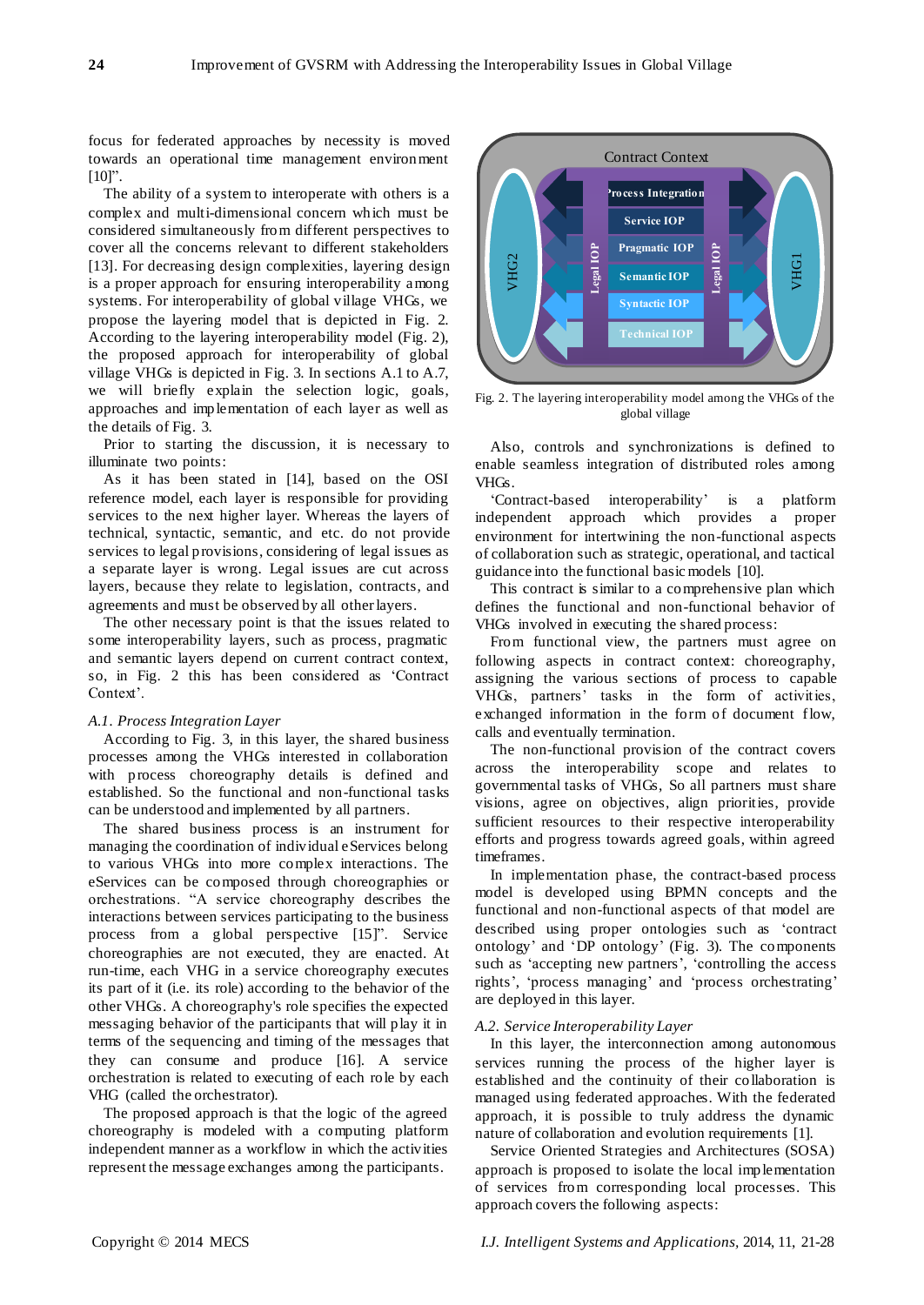

Fig. 3. The proposed approach for the interoperability among the VHGs of the global village

Creating a proper interface for the accepted services by the VHG in order to facilitate the implementation of choreographies (such as WSCI). This interface can: (1) propose a computer interpretable description of services and their capabilities; (2) provide facilities for understanding how to interact with services in the context of a specific business process; (3) anticipate the expected behavior of services at any point in the process' lifecycle;

Providing tools for service publishing, discovering, calling, composing and continuous monitoring;

Mapping the exchanged information described in the process model into perceptible and real messages between services;

Conformance of the quality requirements of a service requestor and the quality properties offered by the service provider.

To implement the above aspects, the components such as the 'interface publishing', 'discovery engine', 'local VHG registry', and 'interface unifying' are deployed in this layer. The ‗global village registry' exists in the global village grid level.

## *A.3*. *Pragmatic Interoperability Layer*

The compatibility between the intended versus the actual use of received message within a relevant shared context is the aim of this layer [17].

Negotiation and agreement between partners on the compatibility of their rules and business policies is proposed using the same contract-based interoperability approach in the process layer. This approach not only encapsulates the rules and policies, but functional and non-functional properties of the collaboration as well as [10].

#### *A.4. Semantic Interoperability Layer*

Understanding the precise meaning of exchanged information by partners involved in cooperation is the aim of this layer (e.g. definitions, relations and structure of terms used to describe data).

Developing vocabularies corresponding to the interaction domain for information description is the common approach to ensure semantic interoperability.

The definition and providing of common required terms for each upper layer is implemented using ontologies mechanism. In Fig. 3, have been used two different ontologies in this layer: one for describing the terms in the contract (‗contract ontology') and other for describing the details of the distributed agreed process (‗DP ontology').

#### *A.5. Syntactic Interoperability Layer*

The aim of this layer is to introduce a common structure to exchange information (messages). To implement, we can use standardized data exchange formats such as XML, EDIFACT, and ANSI.12.

## *A.6. Technical Interoperability Layer*

This layer covers the technical aspects of linking information systems. To implement this layer, we can use the data transfer protocols such as TCP/IP, HTTP and FTP.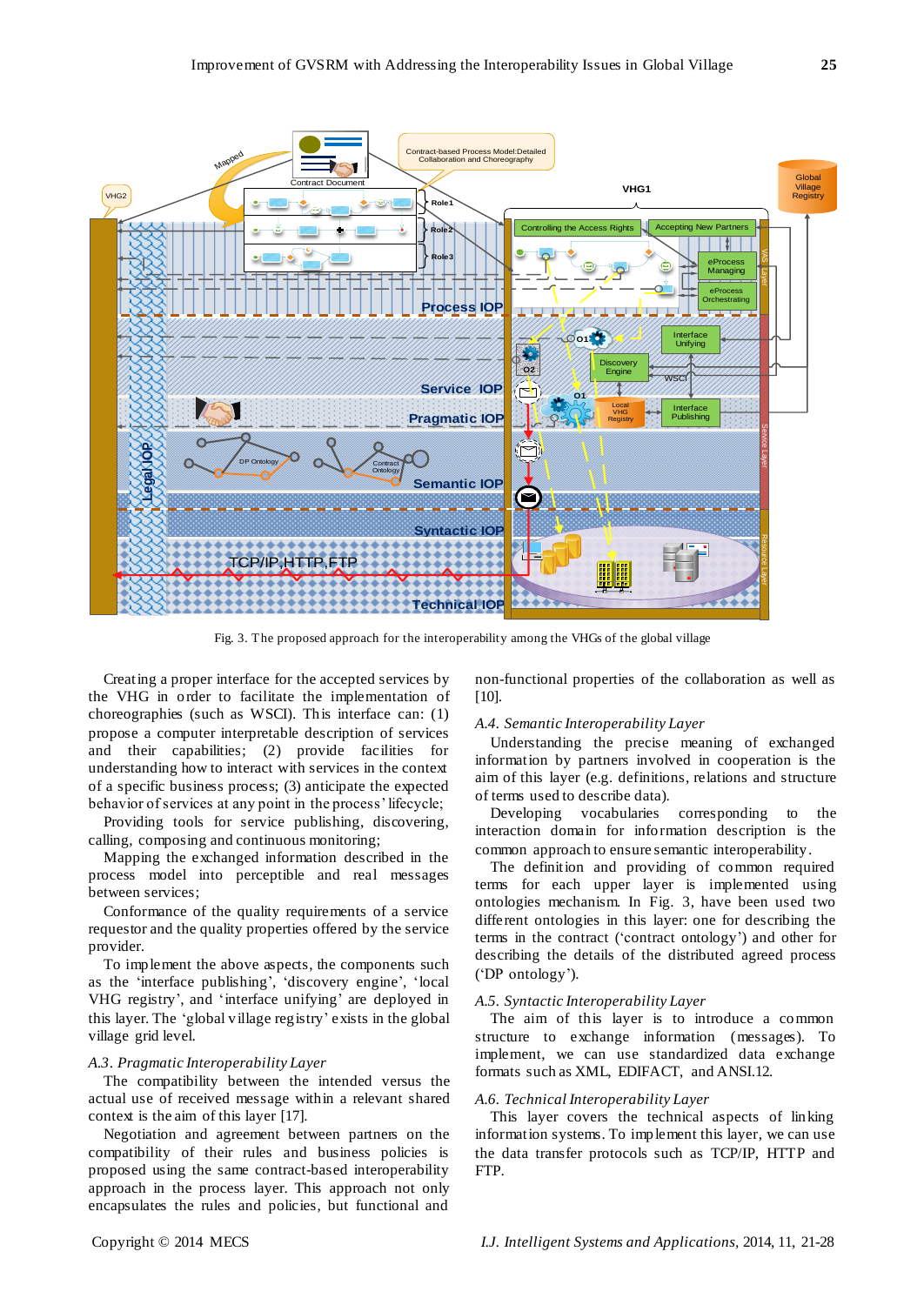## *A.7. Legal Interoperability Layer*

(1) Shared interpretation, understanding, and respecting of laws originating from interaction and cooperation by all involved partners; (2) remedying of incompatibilities which might exist in laws, policies, strategies and culture about shared issues of partners involved in the interaction, are the aims of this layer.

Adaption and harmonization of existing laws and/or issuing new legislation are the approaches to ensure the interoperability in this layer. In implementation phase, we can use standards and languages, such as 'legal XML'.

## *B. Improvement of GVSRM with Addressing the Interoperability Issues in Global Village*

In Fig. 4 and according to the topics discussed in section IV, the yellow classes are cases that have been added to the GVSRM. Note that in Fig. 4, only that part of the GVSRM has been shown which is related to the interoperability issues. You can see the complete model of GVSRM in appendix A.

For any shared external business process, a choreography among VHGs involved in the process is enacted. At run-time, the roles in an enacted choreography are played by the services of VHGs. Each role consists of activities and interactions (choreography, role, activity and interaction classes in Fig. 4).

The local VHG registry and distributed global village registry classes have been considered for local (in VHG) and global (in global village) registry of services, respectively. For each enacted choreography, the interoperability requirements are provisioned by various

interoperability layers (based on the proposed model in Fig. 2).

#### V. CONCLUSION AND FUTURE WORKS

The condition for the survival of service provider organizations in a competitive environment such as the global village ecosystem, is cross-border cooperation with other organizations and use of the service-based computing. The key to a successful cooperation is based on establishment of proper interoperability layers among the collaborative computing entities. The main goal of interoperability is to cover the incompatible and heterogeneous aspects of collaborative entities and solve the challenges of this domain. In this paper by considering the VHGs as the building blocks of the global village grid, we proposed a federated approach to ensure successful cooperation among them. So, we used contract-based method in process layer, the SOSA approach in the service layer and ontology mechanism in semantic layer. Other layers of the model provide necessary facilities for proper message exchange between cooperative services. In the end, with regard to proposed layering model for interoperability in the global village, we sought to improve the GVSRM by addressing the necessary components at interoperability field. Discussion about the efficiency of this model can be studied in a separate paper.



Fig. 4. The improved model of GVSRM (the classes with yellow title have been added)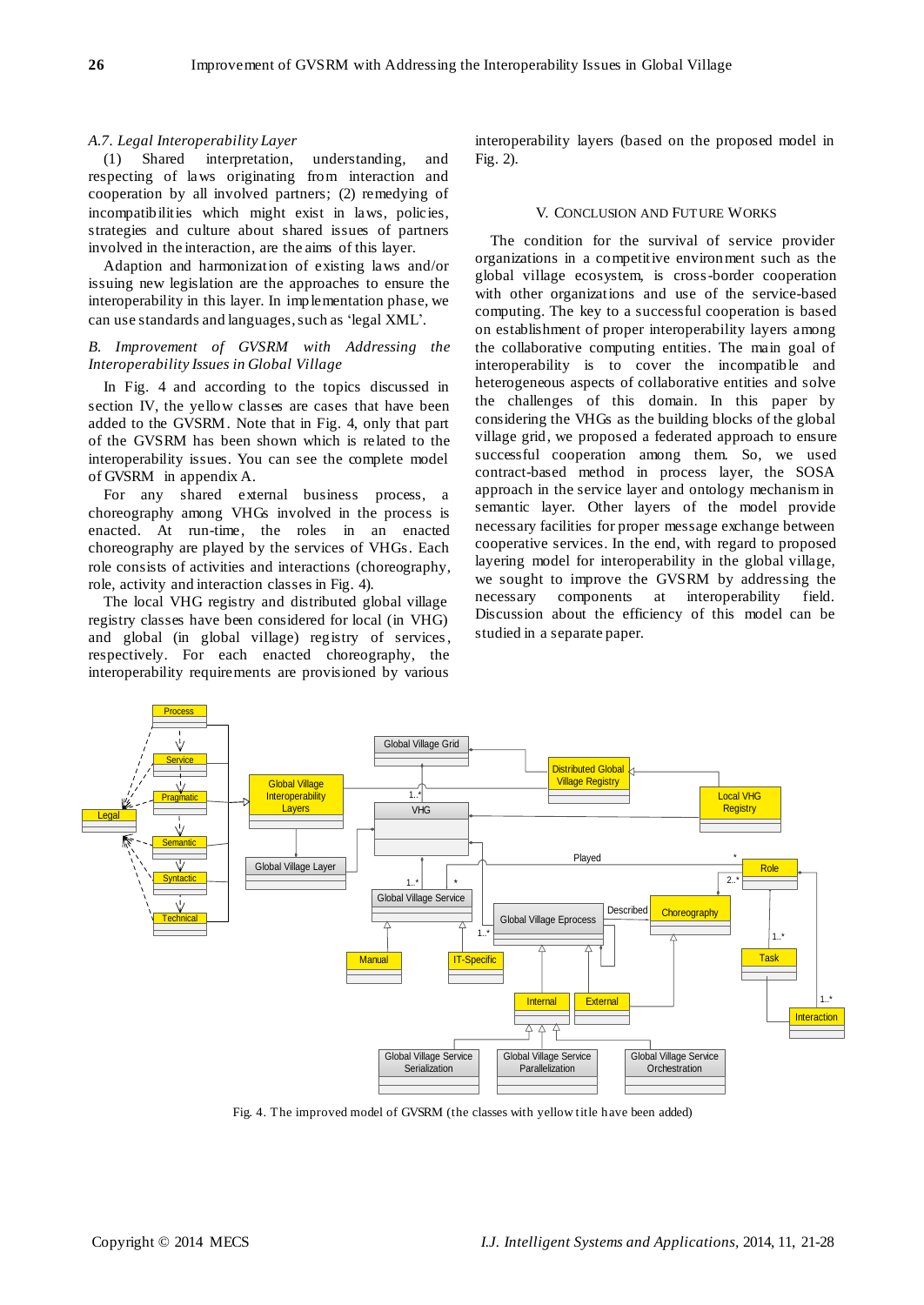

Copyright © 2014 MECS *I.J. Intelligent Systems and Applications,* 2014, 11, 21-28